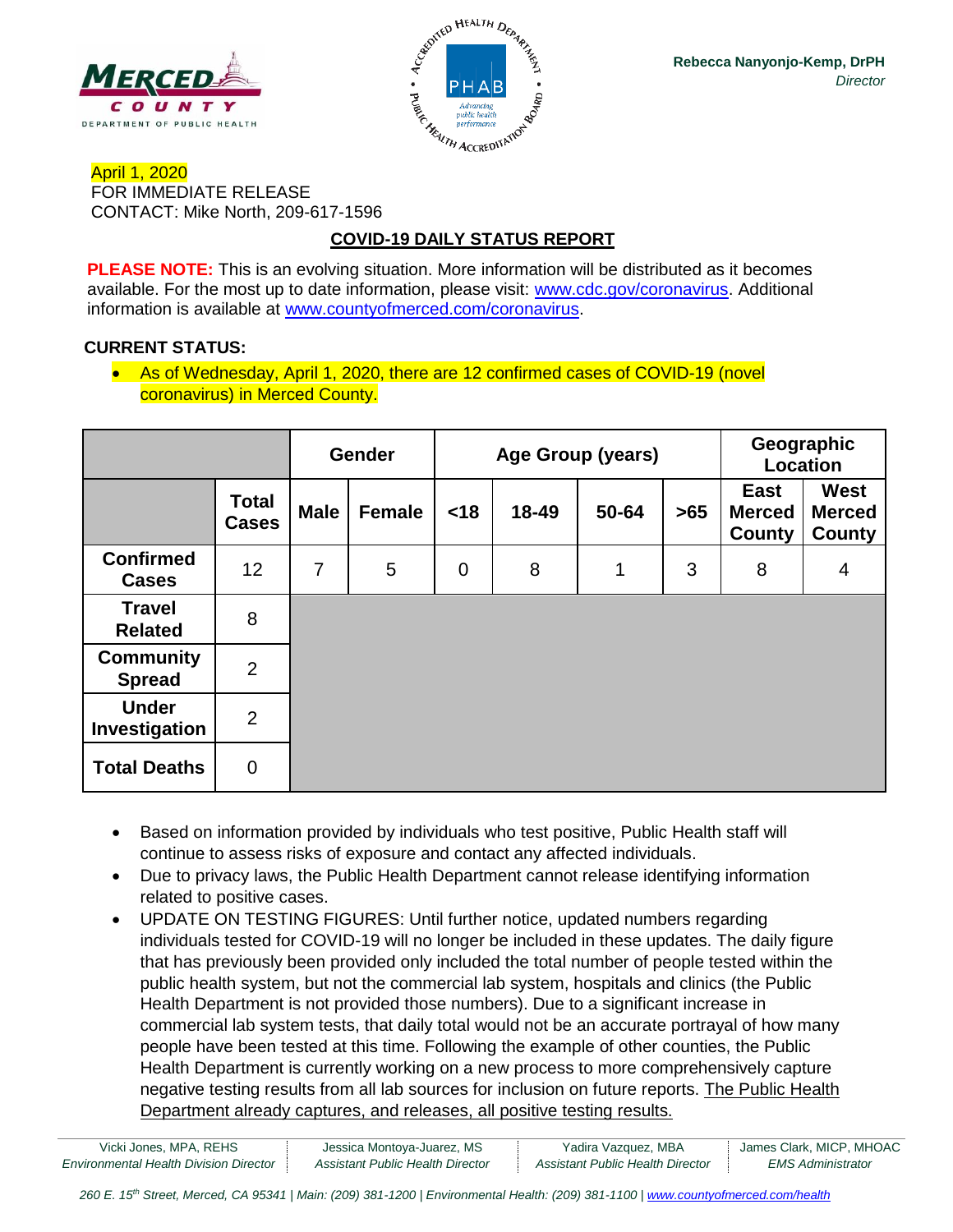#### • In California, there are 8,325 active cases and 178 deaths.

### **RECENT ACTIVITIES:**

- Merced County Public Health continues to coordinate with federal, state and local partners to further prepare us for future impacts. This includes working with the California Department of Public Health and the Centers for Disease Control and Prevention to monitor COVID-19.
- In coordination with the Merced County Office of Emergency Services, daily situational status calls continued this week with local government agencies, schools, and healthcare professionals in our community.
- Earlier this week, Public Health staff provided a COVID-19 update to the Board of Supervisors during its regular meeting. That update can be viewed here: <https://mercedcountyca.new.swagit.com/videos/51434>
- The Merced County Office of Emergency Services and Merced County Department of Public Health proclaimed a local and public health emergency March 13 in order to help address the outbreak. The Board of Supervisors ratified those actions during a March 16 special meeting. On March 19, Governor Gavin Newsom announced Executive Order N-33-20, asking California residents to stay at home. On March 20, Merced County's Health Officer also issued an Order directing County residents to remain in their places of residence except to perform or receive essential services.
- Information regarding donation locations and requested donations was added to [www.facebook.com/MercedCounty](http://www.facebook.com/MercedCounty) as well as [www.countyofmerced.com/coronavirus.](http://www.countyofmerced.com/coronavirus)
- The Merced County Public Health Department Operations Center was opened Jan. 27, 2020 (66 days) in order to prepare for COVID-19 in and around our community. The Merced County Emergency Operations Center is activated at a Level 1.

## **COVID-19 TESTING UPDATE:**

- Within the public health system, every person who has met CDC criteria for severe disease within Merced County has been tested. Testing has been limited across the state of California, as noted multiple times by state officials as a barrier to response.
- Public Health is actively identifying other methods to enhance testing capability for providers throughout the community and increase testing county-wide. We will continue to be notified should positive tests come through either system (public health or commercial).
- This week, Merced County is opening two "mobile specimen collection sites" for COVID-19 in order to streamline testing capabilities. Soft openings were held last week. Initially, there will be two collection days per week, one on the westside of the County, and one on the eastside of the County. Each site will remain open for four hours per day. Additional hours per day and days per week may become more frequent if supply and personnel availability increase.
	- o **PLEASE NOTE**: Use of these mobile specimen collection sites are by appointment only, and you must have a prescription from a physician and prior approval from the Merced County Department of Public Health. If you do not have a provider and have symptoms call 209-381-1180 for a phone consultation. Anyone without prior approval will not be tested. Locations will be provided to clients once appointments are made. Call 209-381-1180 for more information.

## **COVID-19 SYMPTOMS AND PRECAUTIONS:**

- Coronavirus symptoms include: mild to severe respiratory illness, fever, cough and difficulty breathing. If symptoms develop, individuals should stay at home to limit exposure to others.
- Anyone who has had contact with a person with possible COVID-19 infection and has the above symptoms should call his/her local health department/health care provider immediately.